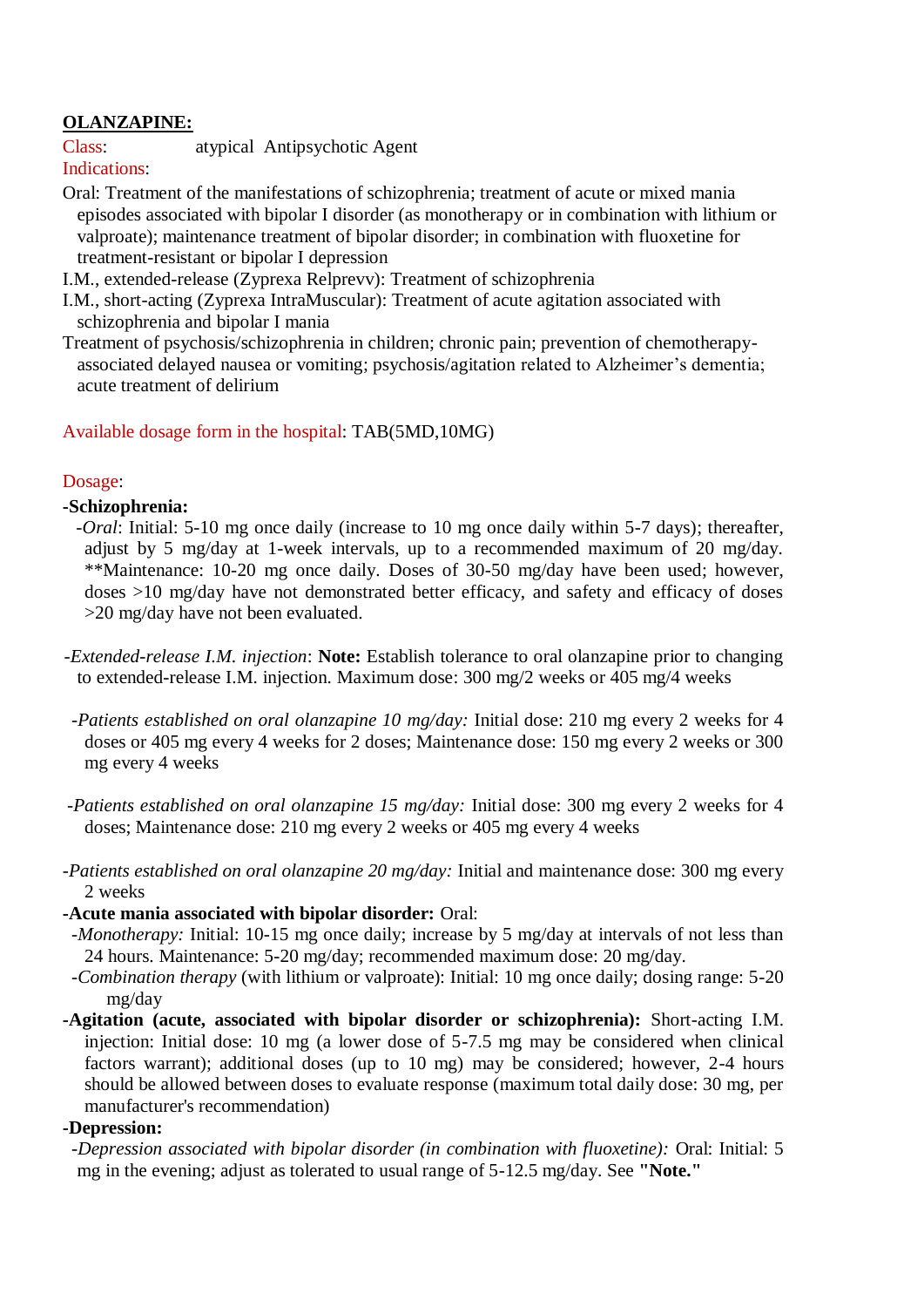*-Treatment-resistant depression (in combination with fluoxetine):* Oral: Initial: 5 mg in the evening; adjust as tolerated to range of 5-20 mg/day. See **"Note."**

**Note:** When using individual components of fluoxetine with olanzapine rather than fixed dose combination product (Symbyax), approximate dosage correspondence is as follows:

- Olanzapine 2.5 mg + fluoxetine 20 mg = Symbyax  $3/25$
- Olanzapine 5 mg + fluoxetine 20 mg = Symbyax  $6/25$
- Olanzapine 12.5 mg + fluoxetine 20 mg = Symbyax 12/25
- Olanzapine 5 mg + fluoxetine 50 mg = Symbyax  $6/50$
- Olanzapine 12.5 mg + fluoxetine 50 mg = Symbyax 12/50

**-Delirium (unlabeled use):** Oral: 5 mg once daily for up to 5 days (NICE, 2010)

**-Prevention of chemotherapy-associated delayed nausea or vomiting (unlabeled use; in combination with a corticosteroid and serotonin [5-HT3] antagonist):** Oral: 10 mg once daily for 3-5 days, beginning on day 1 of chemotherapy **or** 5 mg once daily for 2 days before chemotherapy, followed by 10 mg once daily (beginning on the day of chemotherapy) for 3-8 days .

**Geriatric**: Refer to adult dosing.

-Short-acting I.M., Oral: Consider lower starting dose of 2.5-5 mg/day for elderly or debilitated patients; may increase as clinically indicated and tolerated with close monitoring of orthostatic blood pressure

-Extended release I.M.: Consider lower starting dose of 150 mg every 4 weeks for elderly or debilitated patients; increase dose with caution as clinically indicated.

-Delirium (unlabeled use): Oral: Patients >60 years: Oral: 2.5 mg/day for up to 5 days (NICE,

2010)

-Psychosis/agitation related to Alzheimer's dementia (unlabeled use): Oral: Initial: 2.5-5

mg/day (Sultzer, 2008)

### **Renal Impairment:**

No dosage adjustment necessary. Not removed by dialysis.

### **Hepatic Impairment:**

No dosage adjustment provided in manufacturer's labeling except when used in combination with fluoxetine (as separate components) the initial olanzapine dose should be limited to 2.5-5 mg daily. Use with caution (cases of hepatitis and liver injury have been reported with olanzapine use).